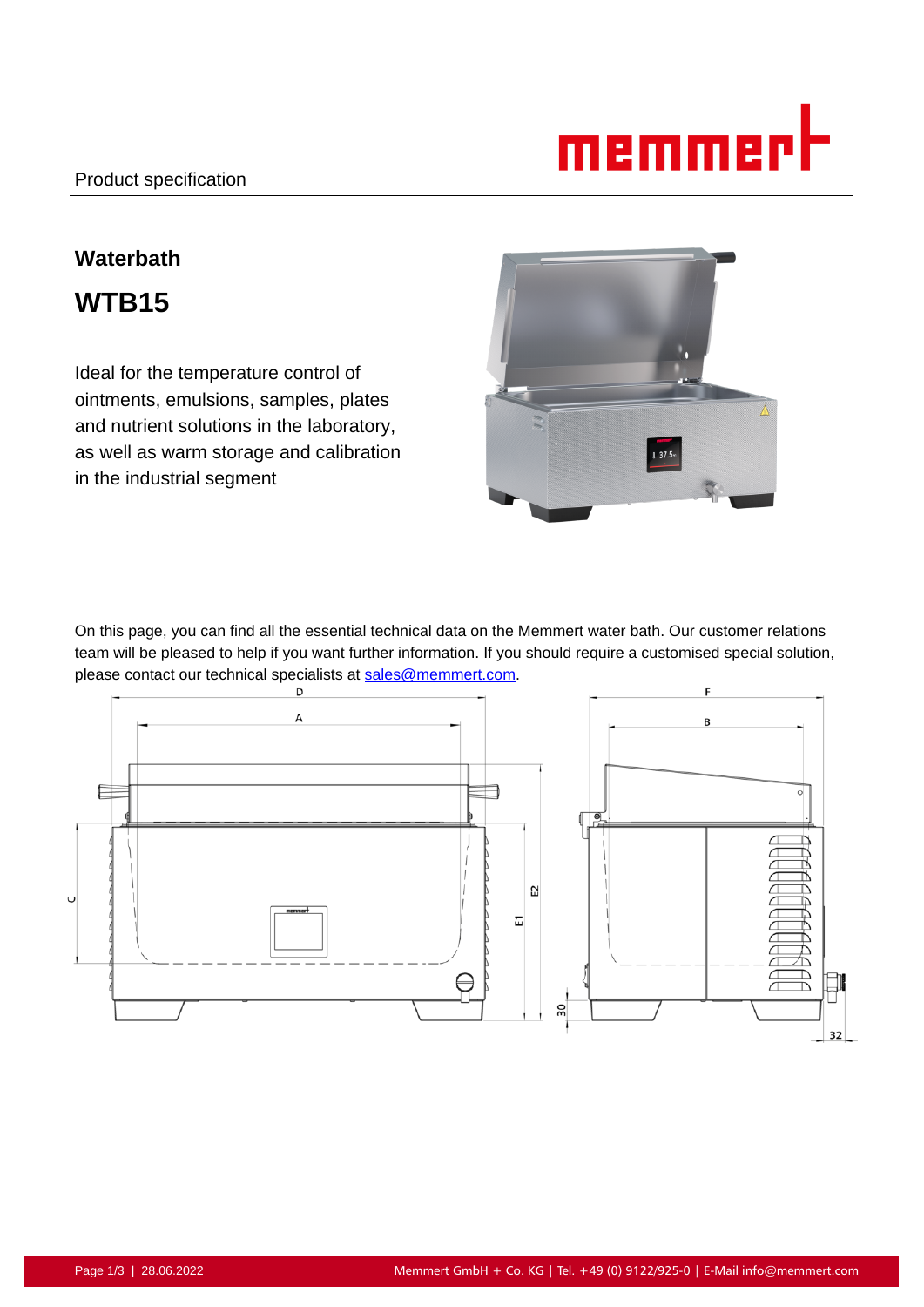## **Temperature**

| <b>Temperature sensor</b>              | digital temperature sensor, mounted on the outside of the bath               |
|----------------------------------------|------------------------------------------------------------------------------|
| Temperature                            | Setting Celsius / Fahrenheit                                                 |
| Working temperature range              | at least 5 above ambient to +100 (with cover, depending on ambient pressure) |
| Setting temperature range              | +10 to +100 $^{\circ}$ C                                                     |
| <b>Setting accuracy</b><br>temperature | 0.1 °C                                                                       |

## **Control technology**

| Calibration       | 2-point calibration                                                             |
|-------------------|---------------------------------------------------------------------------------|
| Controller        | intuitive 3.5" colour graphic display with touch screen                         |
| <b>Controller</b> | digital display of set and actual temperature and of (remaining) programme time |

#### **Safety**

| <b>Temperature control</b> | two-stage safety system to prevent overtemperature                                                 |
|----------------------------|----------------------------------------------------------------------------------------------------|
| <b>Temperature control</b> | individually adjustable overtemperature alarm, visual and acoustic                                 |
| <b>Temperature control</b> | Independent temperature limiter to switch off the heating in case of failure                       |
| Autodiagnostic system      | microprocessor PID-temperature controllerwith integrated autodiagnostic system withfault indicator |

# **Heating concept**

| Heating | corrosion-proof large-area heating on the outside of the interior |
|---------|-------------------------------------------------------------------|
|---------|-------------------------------------------------------------------|

# **Standard equipment**

| Cover        | Stainless steel gable cover                                           |
|--------------|-----------------------------------------------------------------------|
| Drain system | innovative drain system - easy to empty                               |
| Timer        | digital timer from 1 min. up to 99 hours 59 min., visual and acoustic |

## **Stainless steel interior**

| <b>Interior</b>               | Deep-drawn stainless steel tray (stainless steel W.St. 1-4301), without corners and edges for easy<br>cleaning incl. central drain (no disturbing installations) |
|-------------------------------|------------------------------------------------------------------------------------------------------------------------------------------------------------------|
| Dimensions W x H x D in<br>mm | $w_{(A)}$ x h <sub>(C)</sub> x d <sub>(B)</sub> : 482 x 150 x 277 mm                                                                                             |
| Volume                        | 17 I                                                                                                                                                             |
| Liquid level min.             | 20 mm                                                                                                                                                            |
| Liquid level max.             | $114 \text{ mm}$                                                                                                                                                 |
|                               |                                                                                                                                                                  |